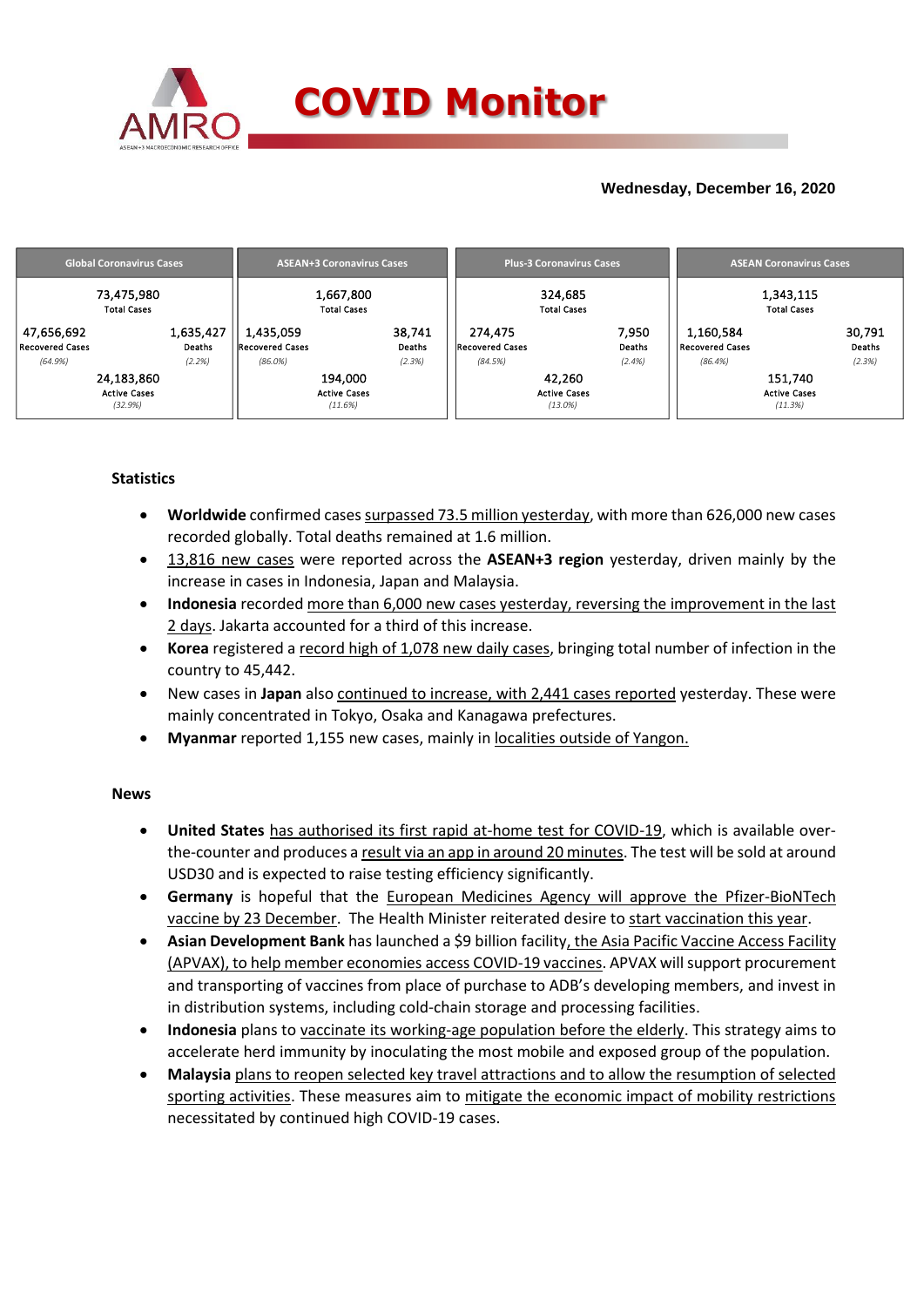

#### Overview of Confirmed COVID-19 Cases

| <b>Economy</b>       | <b>Total</b><br>Cases | Cases per 1M<br>Population | <b>New</b><br>Cases | New Cases per<br>1M Pop. | <b>New Cases</b><br>$(7$ -day avg $)^1$ | ∆New Cases   | ∆% New<br>Cases | <b>Total</b><br><b>Deaths</b> | <b>New</b><br><b>Deaths</b> | <b>Fatality</b><br><b>Rate (%)</b> | <b>Total</b><br><b>Recovered</b> | <b>Recovery</b><br><b>Rate (%)</b> | <b>Active</b><br>Cases | <b>Resolved cases</b><br>$(96)^2$ |
|----------------------|-----------------------|----------------------------|---------------------|--------------------------|-----------------------------------------|--------------|-----------------|-------------------------------|-----------------------------|------------------------------------|----------------------------------|------------------------------------|------------------------|-----------------------------------|
| Global               | 73,475,980            |                            | 625,480             |                          |                                         | 27,521       | 0.9             | 1,635,427                     | 13,998                      | 2.2                                | 47,656,692                       | 64.9                               | 24,183,860             | 67.1                              |
| ASEAN+3              | 1,667,800             |                            | 13,816              |                          |                                         | 1,780        | 0.8             | 38,741                        | 306                         | 2.3                                | 1,435,059                        | 86.0                               | 194,000                | 67.0                              |
| Plus-3               | 324,685               |                            | 3,629               |                          |                                         | 978          | 1.1             | 7,950                         | 66                          | 2.4                                | 274,475                          | 84.5                               | 42,260                 | 88.4                              |
| <b>ASEAN</b>         | 1,343,115             |                            | 10,187              |                          |                                         | 802          | $0.8\,$         | 30,791                        | 240                         | 2.3                                | 1,160,584                        | 86.4                               | 151,740                | 87.7                              |
|                      |                       |                            |                     |                          |                                         |              |                 |                               |                             |                                    |                                  |                                    |                        |                                   |
| China                | 86,770                | 62                         | 12                  | 0.0                      |                                         | $-5$         | 0.0             | 4,634                         | $\mathbf 0$                 | 5.3                                | 81,820                           | 94.3                               | 316                    | 99.6                              |
| Hong Kong, China     | 7,721                 | 1,011                      | 98                  | 12.8                     |                                         | 16           | 1.3             | 123                           | 3                           | 1.6                                | 6,345                            | 82.2                               | 1,253                  | 83.8                              |
| Japan                | 184,752               | 1,469                      | 2,441               | 19.4                     |                                         | 769          | 1.3             | 2,581                         | 51                          | 1.4                                | 153,363                          | 83.0                               | 28,808                 | 84.4                              |
| Korea                | 45,442                | 873                        | 1,078               | 20.7                     |                                         | 198          | 2.4             | 612                           | 12                          | 1.3                                | 32,947                           | 72.5                               | 11,883                 | 73.9                              |
|                      |                       |                            |                     |                          |                                         |              |                 |                               |                             |                                    |                                  |                                    |                        |                                   |
| Indonesia            | 629,429               | 2,332                      | 6,120               | 22.7                     |                                         | 631          | 1.0             | 19,111                        | 155                         | 3.0                                | 516,656                          | 82.1                               | 93,662                 | 85.1                              |
| Malaysia             | 86,618                | 2,607                      | 1,772               | 53.3                     |                                         | 401          | 2.1             | 422                           | $\overline{3}$              | 0.5                                | 71,681                           | 82.8                               | 14,515                 | 83.2                              |
| Philippines          | 451,839               | 4,106                      | 1,106               | 10.1                     |                                         | $-227$       | 0.2             | 8,812                         | 55                          | 2.0                                | 418,867                          | 92.7                               | 24,160                 | 94.7                              |
| Singapore            | 58,341                | 10,232                     | 16                  | 2.8                      |                                         | 11           | $0.0\,$         | 29                            | $\mathbf 0$                 | 0.0                                | 58,233                           | 99.8                               | 79                     | 99.9                              |
| Thailand             | 4,261                 | 63                         | 15                  | 0.2                      |                                         | 6            | 0.4             | 60                            | 0                           | 1.4                                | 3,977                            | 93.3                               | 224                    | 94.7                              |
| Brunei Darussalam    | 152                   | 337                        | $\mathbf 0$         | 0.0                      |                                         | $\mathbf 0$  | 0.0             | $\overline{3}$                | $\mathbf 0$                 | 2.0                                | 147                              | 96.7                               | $\overline{2}$         | 98.7                              |
| Cambodia             | 362                   | 22                         | 0                   | 0.0                      |                                         | $-3$         | 0.0             | 0                             | $\mathsf 0$                 | 0.0                                | 319                              | 88.1                               | 43                     | 88.1                              |
| Lao PDR              | 41                    | $6\phantom{1}6$            | $\mathbf 0$         | 0.0                      |                                         | $\mathbf 0$  | 0.0             | $\Omega$                      | $\mathbf 0$                 | 0.0                                | 34                               | 82.9                               | $\overline{7}$         | 82.9                              |
| Myanmar              | 110,667               | 2,073                      | 1,155               | 21.6                     |                                         | $-15$        | 1.1             | 2319                          | 27                          | 2.1                                | 89418                            | 80.8                               | 18,930                 | 82.9                              |
| Vietnam              | 1,405                 | 15                         | 3                   | 0.0                      |                                         | $-2$         | 0.2             | 35                            | $\Omega$                    | 2.5                                | 1,252                            | 89.1                               | 118                    | 91.6                              |
|                      |                       |                            |                     |                          |                                         |              |                 |                               |                             |                                    |                                  |                                    |                        |                                   |
| Belgium              | 611,422               | 53,089                     | 2,211               | 192.0                    |                                         | 1,137        | 0.4             | 18,178                        | 124                         | 3.0                                |                                  |                                    |                        |                                   |
| France               | 2,390,419             | 36,779                     | 13,307              | 204.7                    |                                         | 10,347       | 0.6             | 58,712                        | 788                         | 2.5                                |                                  |                                    |                        |                                   |
| Germany              | 1,391,086             | 16,765                     | 33,825              | 407.6                    |                                         | 27,374       | 2.5             | 23,544                        | 910                         | 1.7                                | 1,031,721                        | 74.2                               | 335,821                | 75.9                              |
| Italy                | 1,870,576             | 31,056                     | 14,839              | 246.4                    |                                         | 2,814        | 0.8             | 65,857                        | 846                         | 3.5                                | 1,141,406                        | 61.0                               | 663,313                | 64.5                              |
| Netherlands          | 638,801               | 36,966                     | 16,857              | 975.5                    |                                         | 8,400        | 2.7             | 10,254                        | 172                         | 1.6                                | ٠                                | $\sim$                             | $\overline{a}$         | $\sim$                            |
| Spain                | 1,762,212             | 37,601                     | 10,328              | 220.4                    |                                         | $-10,981$    | 0.6             | 48,401                        | 388                         | 2.7                                | 150,376                          | 8.5                                | 53,521                 | 97.0                              |
| Switzerland          | 388,828               | 44,967                     | 4,271               | 493.9                    |                                         | $-6,455$     | 1.1             | 6,266                         | 112                         | 1.6                                | 311,500                          | 80.1                               | 71,062                 | 81.7                              |
| United Kingdom       | 1,893,436             | 28,153                     | 23,770              | 353.4                    |                                         | 3,507        | 1.3             | 65,006                        | 604                         | 3.4                                | $\overline{a}$                   | ÷                                  |                        | $\sim$                            |
|                      |                       |                            |                     |                          |                                         |              |                 |                               |                             |                                    |                                  |                                    |                        |                                   |
| Brazil               | 6,970,034             | 32,975                     | 42,889              | 202.9                    | رسيدا                                   | 17,696       | 0.6             | 182,799                       | 964                         | 2.6                                | 6,206,483                        | 89.0                               | 580,752                | 91.7                              |
| Canada               | 479,064               | 12,669                     | 6,244               | 165.1                    |                                         | $-2,133$     | 1.3             | 13,685                        | 115                         | 2.9                                | 391,435                          | 81.7                               | 73,944                 | 84.6                              |
| Argentina            | 1,510,203             | 33,154                     | 6,981               | 153.3                    |                                         | 1,919        | 0.5             | 41,204                        | 163                         | 2.7                                | 1,344,300                        | 89.0                               | 124,699                | 91.7                              |
| Mexico               | 1,267,202             | 9,971                      | 11,228              | 88.3                     |                                         | 5,298        | 0.9             | 115,099                       | 801                         | 9.1                                | 938,089                          | 74.0                               | 214,014                | 83.1                              |
| Peru                 | 986,130               | 30,043                     | 1,157               | 35.2                     |                                         | $-2,873$     | 0.1             | 36,754                        | 77                          | 3.7                                | 920,306                          | 93.3                               | 29,070                 | 97.1                              |
| <b>United States</b> | 16,644,268            | 50,277                     | 197,823             | 597.6                    |                                         | $-66,817$    | 1.2             | 302,335                       | 3,282                       | 1.8                                | 6,399,531                        | 38.4                               | 9,942,402              | 40.3                              |
|                      |                       |                            |                     |                          |                                         |              |                 |                               |                             |                                    |                                  |                                    |                        |                                   |
| Australia            | 28,060                | 1,080                      | 12                  | 0.5                      |                                         | $\mathbf{1}$ | 0.0             | 908                           | $\mathbf 0$                 | 3.2                                | 25,690                           | 91.6                               | 1,462                  | 94.8                              |
| India                | 9,932,547             | 7,252                      | 26,382              | 19.3                     |                                         | 4,317        | 0.3             | 144,096                       | 387                         | 1.5                                | 9,456,449                        | 95.2                               | 332,002                | 96.7                              |
| Iran                 | 1,123,474             | 13,351                     | 7,704               | 91.6                     |                                         | 203          | 0.7             | 52,670                        | 223                         | 4.7                                | 833,276                          | 74.2                               | 237,528                | 78.9                              |
| Russia               | 2,682,866             | 18,298                     | 26,265              | 179.1                    |                                         | $-637$       | 1.0             | 47,410                        | 564                         | 1.8                                | 2,129,806                        | 79.4                               | 505,650                | 81.2                              |
| Saudi Arabia         | 360,155               | 10,360                     | 142                 | 4.1                      |                                         | 17           | 0.0             | 6,069                         | 10                          | 1.7                                | 350,993                          | 97.5                               | 3,093                  | 99.1                              |
| South Africa         | 873,679               | 14,630                     | 7,552               | 126.5                    |                                         | 2,389        | 0.9             | 23,661                        | 210                         | 2.7                                | 764,977                          | 87.6                               | 85,041                 | 90.3                              |

Source: Haver Analytics, sourced from Johns Hopkins University; AMRO staff calculations.<br>Notes: New cases since previous day. ∆% refers to percentage change since previous day. Fatality rate measured as deaths per confirme

Data as of 15/12/2020